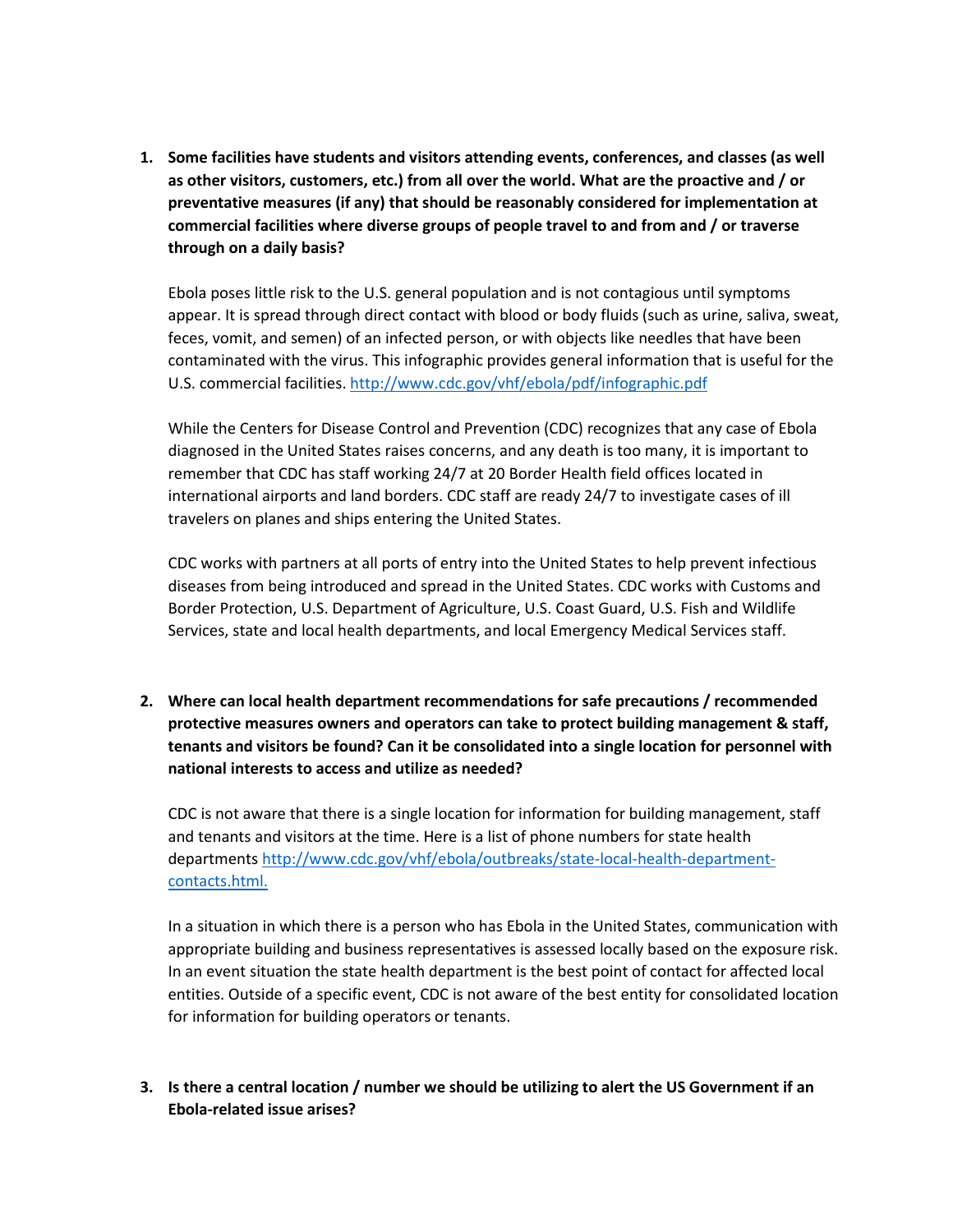Clinicians: CDC is available 24/7 for consultation by calling the CDC Emergency Operations Center (EOC) at 770-488-7100 or via email at eocreport@cdc.gov.

Public: For general information or questions please contact 800-CDC-INFO (800-232-4636) or via the web: Contact CDC-INFO

### **4. If needed, could a shopping mall be quarantined? Do we have any idea how that would be done/what that looks like?**

Quarantine is used to separate and restrict the movement of well persons who may have been exposed to a communicable disease to see if they become ill. Although Ebola is listed as a "quarantinable communicable disease," CDC must balance the public health risk with the rights of individuals. Generally a building or facility would not be quarantined. In a specific incident, the state and or local department of health would be the point of contact about a specific building or facility.

Information on Quarantine:<http://www.cdc.gov/quarantine/quarantineisolation.html>

Contact tracing[: http://www.cdc.gov/vhf/ebola/outbreaks/what-is-contact-tracing.html](http://www.cdc.gov/vhf/ebola/outbreaks/what-is-contact-tracing.html)

<http://www.cdc.gov/vhf/ebola/pdf/contact-tracing.pdf>

**5. What are best practices for food court tables / chairs and for public restrooms? Bleach? Bleach is not a typical chemical for cleaning many public facilities and would need to be ordered in bulk and trained on prior to being used. Other chemicals or practices?** 

Ebola virus is killed with hospital grade disinfectants and also can be killed by drying. If the virus is in body fluids (such as blood), it can survive for a longer period (up to several days) at room temperature than if it is on a dry surface (several hours). Ebola virus is not thought to survive for a long time on places like doorknobs.

The Occupational Safety and Health Administration (OSHA) has a fact sheet about Cleaning and Decontaminating Ebola on Surfaces - Guidance for Workers and Employers in Non-Healthcare/Non-Laboratory Setting[s https://www.osha.gov/Publications/OSHA\\_FS-3756.pdf](https://www.osha.gov/Publications/OSHA_FS-3756.pdf)

**6. What cleaning and disinfecting protocols does CDC recommend for open access private facilities under the current threat profile (i.e. - only a few cases in isolated locations within he US) and how will those protocols change if/when the virus begins to circulate more broadly within the US?**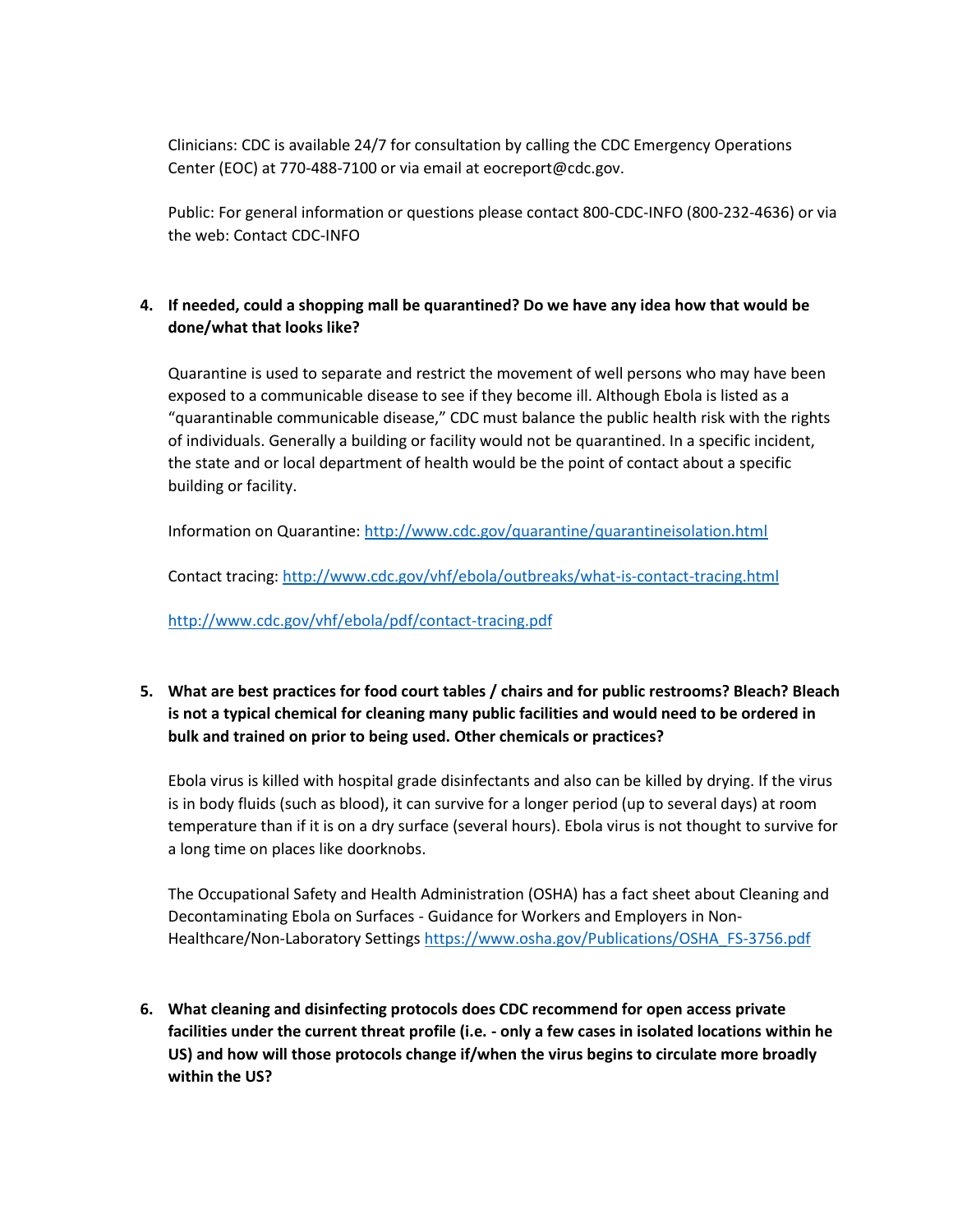Ebola is killed with hospital-grade disinfectants (such as household bleach). Ebola on dried on surfaces such as doorknobs and countertops can survive for several hours. CDC provides more information on environmental infection control in hospital settings: <http://www.cdc.gov/vhf/ebola/hcp/environmental-infection-control-in-hospitals.html.>

For Non-Healthcare settings see Guidance for Workers and Employers in Non-Healthcare/NonLaboratory Setting[s https://www.osha.gov/Publications/OSHA\\_FS-3756.pdf](https://www.osha.gov/Publications/OSHA_FS-3756.pdf)

Hand washing with soap and water as well as the use of hand sanitizer containing at least 60% alcohol can also be used to prevent transmission of the Ebola virus.

### **7. There is a lot of information regarding Ebola right now and it is hard to ascertain known facts vs. speculation. Can CDC provide clarity on the following areas?**

For the most current information from CDC on the Ebola outbreak, please refer to CDC's website <http://www.cdc.gov/vhf/ebola/index.html>

## **8. What are the best resource(s) to understand how Ebola has emerged in the infected African nations and has the host been identified?**

For information on the current West Africa outbreak please refer to: <http://www.cdc.gov/vhf/ebola/outbreaks/2014-west-africa/index.html>

Because the natural reservoir host of Ebola has not yet been confirmed, the way in which the virus first appears in a human at the start of an outbreak is unknown. However, scientists believe that the first patient becomes infected through contact with an infected animal, such as a fruit bat or primate (apes and monkeys), which is called a spillover event. Person-to-person transmission follows and can lead to large numbers of affected persons. In some past Ebola outbreaks, primates were also affected by Ebola, and multiple spillover events occurred when people touched or ate infected primates.

#### <http://www.cdc.gov/vhf/ebola/resources/virus-ecology.html>

Animals have not been found to be a factor in ongoing Ebola transmission in this West African outbreak. [\(http://www.cdc.gov/vhf/ebola/transmission/qas-pets.html\)](http://www.cdc.gov/vhf/ebola/transmission/qas-pets.html) Reports in the medical literature and elsewhere have attempted to identify the patient who might have been the initial person infected in the West Africa Ebola outbreak. It's important for CDC to learn as much as it can about the source and initial spread of any outbreak.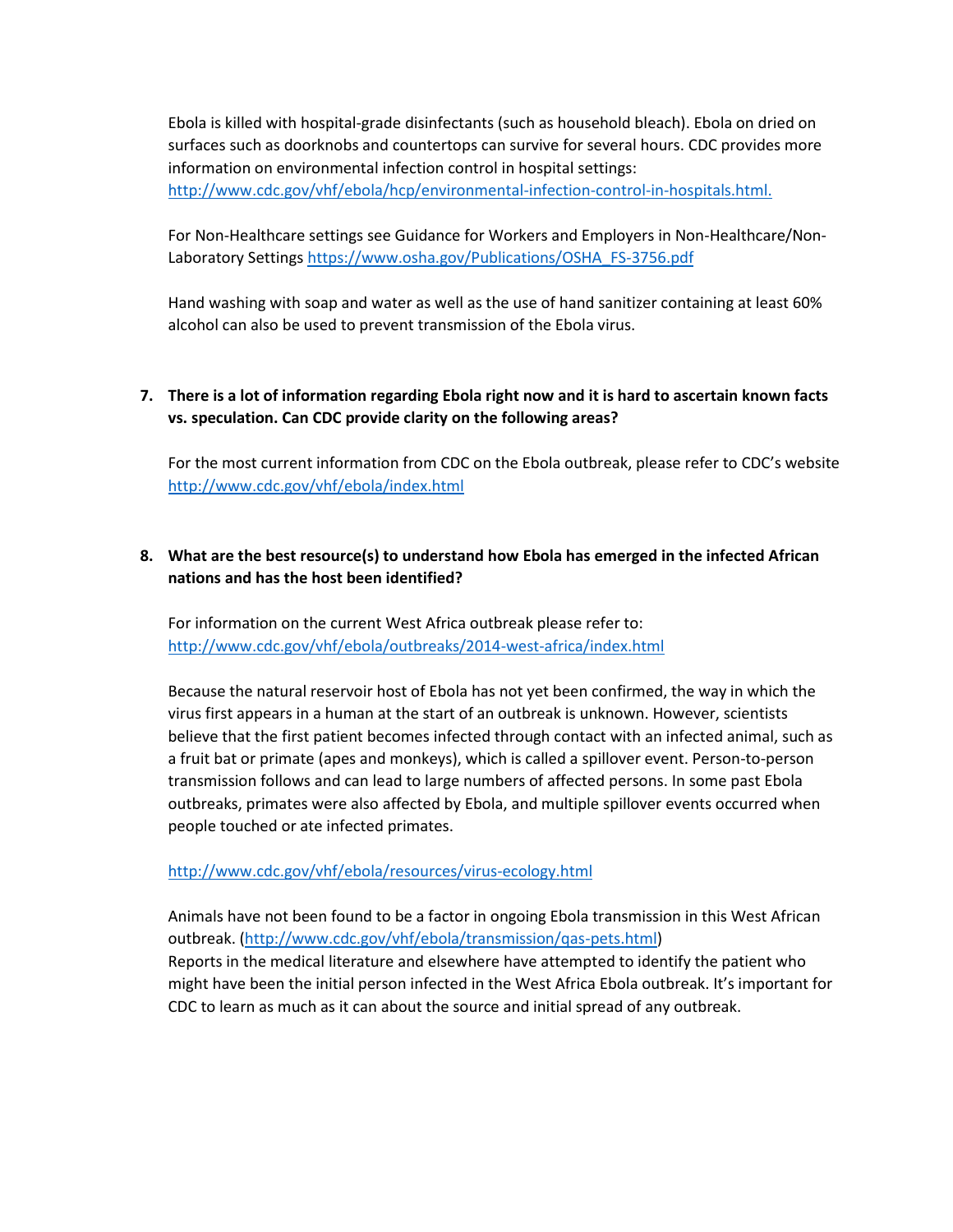**9. There has been comment made regarding the possibility that Ebola could potentially mutate into an airborne virus. Are there any known historical cases of such a mutation occurring? Is there any particular concern that Ebola may make such a leap?** 

Airborne transmission of Ebola virus has been hypothesized but not demonstrated in humans. [\(http://www.cdc.gov/vhf/ebola/transmission/human-transmission.html\)](http://www.cdc.gov/vhf/ebola/transmission/human-transmission.html)

#### **10. Please confirm the virus's life span on open surfaces.**

Ebola virus is killed with hospital grade disinfectants and also can be killed by drying. If the virus is in body fluids (such as blood), it can survive for a longer period (up to several days) at room temperature than if it is on a dry surface (several hours). Ebola virus is not thought to survive for a long time on places like doorknobs.

## **11. What are the US Government's classification & monitoring protocols for persons potentially exposed to the virus?**

There are some CDC web resources for addressing this question.

Ebola virus disease Information for Clinicians in U.S. Healthcare Settings <http://www.cdc.gov/vhf/ebola/hcp/clinician-information-us-healthcare-settings.html>

Safe Management of Patients with Ebola Virus Disease (EVD) in U.S. Hospitals <http://www.cdc.gov/vhf/ebola/hcp/patient-management-us-hospitals.html>

When caring for a suspect or confirmed Ebola patient: <http://www.cdc.gov/vhf/ebola/hcp/caring-for-ebola-suspects.html>

Public health authorities will begin active post-arrival monitoring of travelers whose travel originates in Liberia, Sierra Leone, or Guinea. These travelers are now arriving to the United States at one of five airports where entry screening is being conducted by Customs and Border Protection and CDC. Active post-arrival monitoring means that travelers without febrile illness or symptoms consistent with Ebola will be followed up daily by state and local health departments for 21 days from the date of their departure from West Africa. <http://www.cdc.gov/media/releases/2014/p1022-post-arrival-monitoring.html>

Fact Sheet on Ebola screening in Airports: <http://www.cdc.gov/media/releases/2014/images/JointAirportScreeningFactSheet.pdf>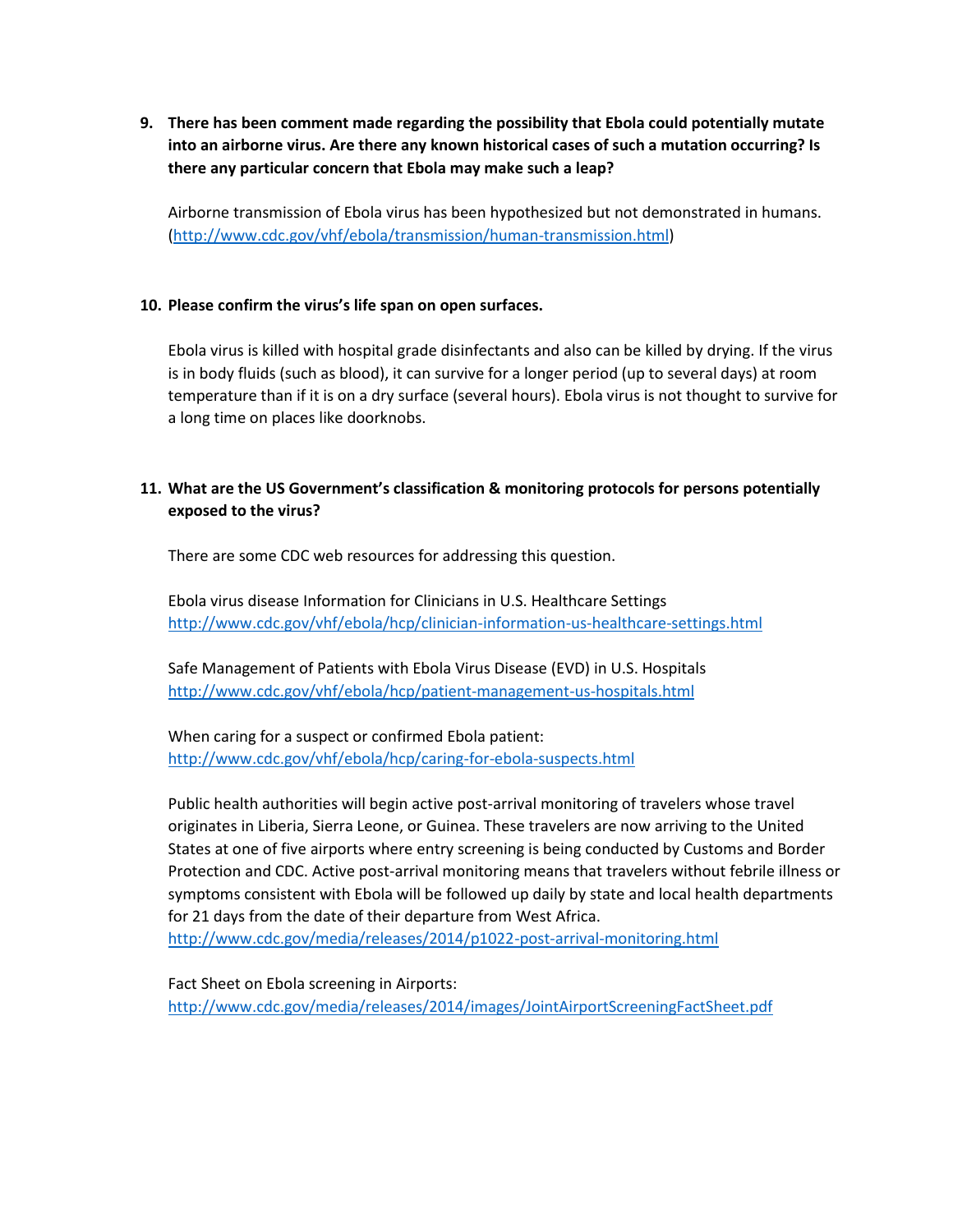**12. What should individuals do if they suspect they have come into contact with an individual with or whom may have Ebola? Are there easily recognizable and trainable symptoms we can share with staff?** 

People at highest risk for exposure to Ebola are persons who recently traveled to an Ebola infected area or health care workers who have cared for an Ebola patient. Information about Ebola signs and symptoms:<http://www.cdc.gov/vhf/ebola/symptoms/index.html>

People who think they have been exposed to Ebola, but who are not currently experiencing illness or symptoms, should contact their State Health Departments. Here is a website that lists state health departments. [http://www.cdc.gov/vhf/ebola/outbreaks/state-local-health](http://www.cdc.gov/vhf/ebola/outbreaks/state-local-health-department-contacts.html.)[department-contacts.html.](http://www.cdc.gov/vhf/ebola/outbreaks/state-local-health-department-contacts.html.)

If an individual is sick and they require ambulance transport to a hospital or are in need of urgent care at a healthcare facility, individuals are instructed to phone ahead and alert the hospital or care facility that the patient is concerned he/she may have Ebola.

For general information or questions people can also contact 800-CDC-INFO (800-232-4636) or via the web: Contact CDC-INFO

# **13. With so many people in our industry, or visiting our events and facilities, travelling, it would be helpful to know where to get the best travel guidance and proper precautions for travel, to include what countries to avoid (due to Ebola). Aside from the infected African countries, it would be good to identify the transit hubs that connect Africa to the US. Is it through Europe or another dominant location?**

Please refer to CDC's travel notices. Travel notices are designed to inform travelers and clinicians about current health issues related to specific destinations. These issues may arise from disease outbreaks, special events or gatherings, natural disasters, or other conditions that may affect travelers' health <http://wwwnc.cdc.gov/travel/notices>

# **14. Please clarify or direct us to the best reference for current US airport Ebola screening and quarantine procedures.**

#### Entry screening in the United States

Looking for sick travelers at U.S. airports: Every day, CDC works closely with partners at U.S. international airports and other ports of entry to look for sick travelers with possible contagious diseases. These measures will be enhanced to detect possible cases of Ebola. Because of the Ebola outbreak, CDC and U.S. Customs and Border Protection (CBP) are beginning enhanced entry screening of travelers who have traveled from or through Guinea, Liberia, and Sierra Leone. By doing enhanced entry screening at 5 U.S. airports, we will evaluate over 94% of travelers from the affected countries. Our staff at all airports remains trained and ready to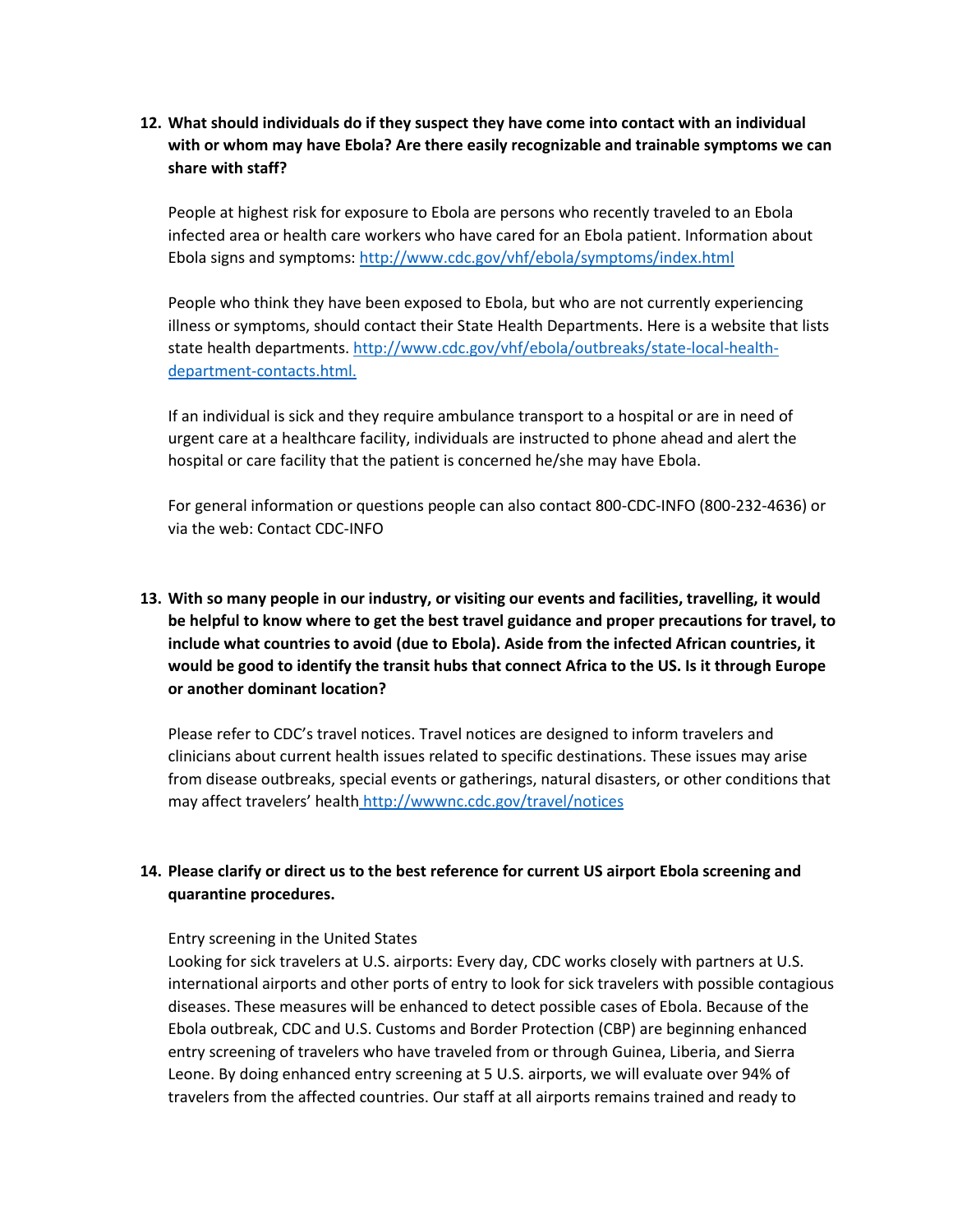respond to any reports of ill travelers, and our robust public health system is prepared to respond and assist.

What enhanced U.S. entry screening looks like

For each arriving traveler who has been in Guinea, Liberia, or Sierra Leone:

- 1. CBP will give each traveler health information that includes:
	- Information about Ebola;
	- Symptoms to look for and what to do if symptoms develop;
	- Information for doctors if travelers need to seek medical attention.
- 2. Travelers will undergo screening measures to include:
	- Answer questions to determine potential risk;
	- Have their temperature taken;
	- Be observed for other symptoms of Ebola.
- 3. If a traveler has a fever or other symptoms or has been exposed to Ebola, CBP will refer to CDC to further evaluate the traveler. CDC will determine whether the traveler:
	- Can continue to travel;
	- Is taken to a hospital for evaluation, testing, and treatment;
	- Is referred to a local health department for further monitoring / support.

Entry screening is a part of a layered approach. When used with other public health measures, entry screening can strengthen our efforts to battle this virus. It is important that we act as global citizens, continuing to put our full weight behind response efforts in West Africa and providing support for those traveling here from that region.

Please refer to CDC's Fact Sheet: Screening of Travellers at Airports <http://www.cdc.gov/media/releases/2014/p1008-ebola-screening-FactSheet.html>

### **15. Please explain how personnel travelling into the US from West Africa, and those they are coming into contact with, being identified and shared with others for awareness?**

Public health authorities will begin active post-arrival monitoring of travelers whose travel originates in Liberia, Sierra Leone, or Guinea. These travelers are now arriving to the United States at one of five airports where entry screening is being conducted by Customs and Border Protection and CDC. Active post-arrival monitoring means that travelers without febrile illness or symptoms consistent with Ebola will be followed up daily by state and local health departments for 21 days from the date of their departure from West Africa.

<http://www.cdc.gov/media/releases/2014/p1022-post-arrival-monitoring.html>

Additional useful references are available on the travelers section on CDC's webpage and provide background information on contact tracing.

<http://www.cdc.gov/vhf/ebola/outbreaks/2014-west-africa/qa.html> <http://www.cdc.gov/vhf/ebola/outbreaks/what-is-contact-tracing.html>

<http://www.cdc.gov/vhf/ebola/pdf/contact-tracing.pdf>